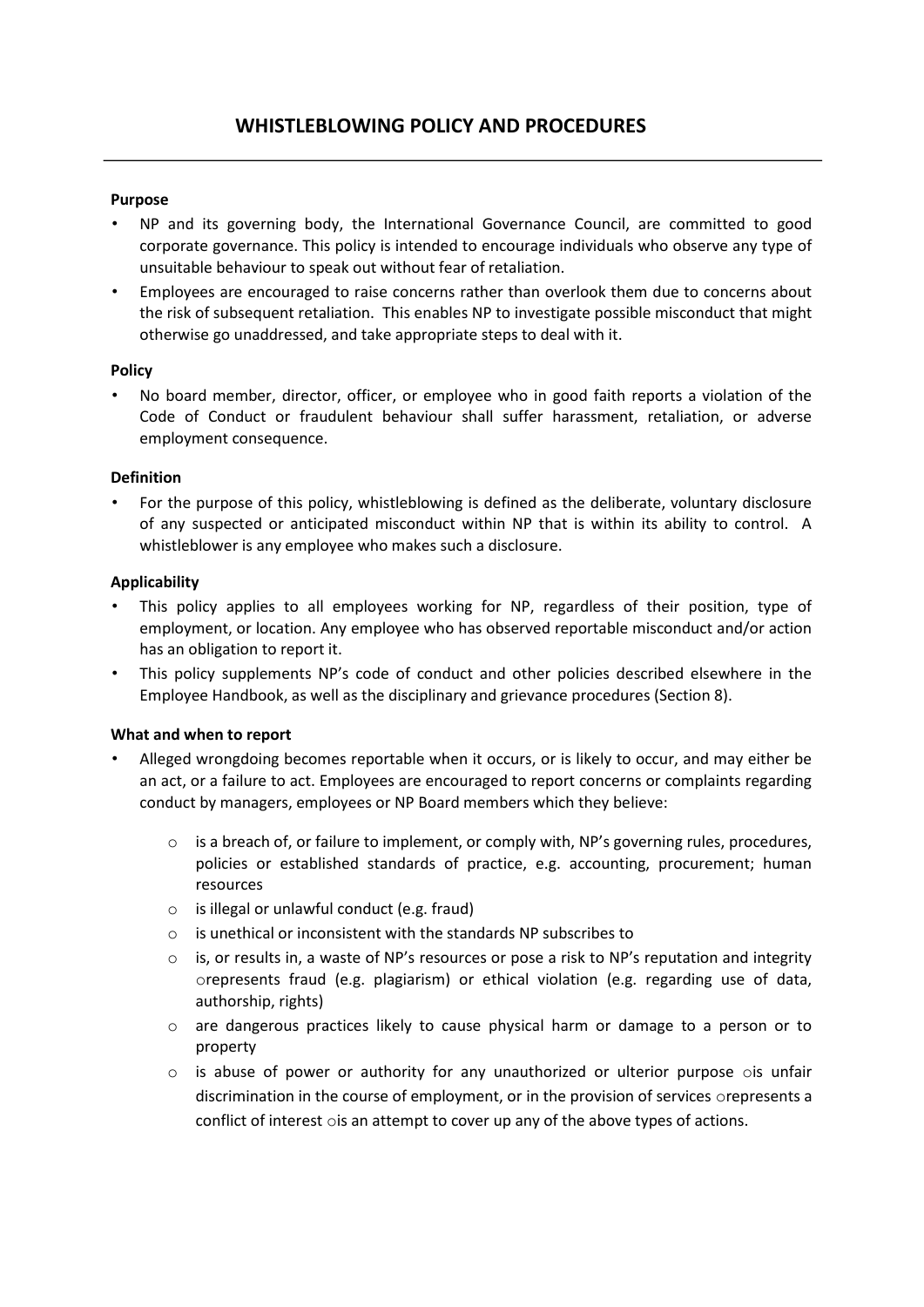• Where the matters being reported relate to: (a) employee grievances over decisions regarding the employee's salary and benefits, employment status or other human resource issues affecting them; (b) discrimination, harassment and other offensive or disruptive behaviour in the workplace; and (c) interpersonal difficulties between staff and their line managers, or between employees; these are reviewed in accordance with the specific procedures established in the Employee Handbook.

## **Reportingchannels**

- The following channels are available to employees for reporting their concerns, as described in the following paragraphs:
	- oEmployee's immediate line manager oSecond-level line manager oHead of Programme or Office oDeputy Executive Director oExecutive Director oThe Co-Chairs of the IGC

### **Internalchannels**

- Employees are encouraged to convey their concerns in writing to their immediate line manager in the first instance. If they are not comfortable doing so or if the concern relates to their line manager, or if the line manager has not acted on similar earlier complaints, employees may convey their concerns to their Programme or Office Head.
- In those instances where they are not comfortable doing so or if the concern relates to their Programme or Office Head, employees may make written reports to the Executive Director or the Deputy Executive Director, who may, in consultation with the whistleblower, decide to appoint an appropriate employee to investigate the matter reported.
- The recipient act immediately on any disclosure made under this policy. Once the disclosure is received, an initial assessment is made to determine what action should be taken. If the concern is considered to fall more properly within a different type of complaints procedure, such as a grievance or appeal, the employee is informed accordingly and provided with advice on how to proceed under this alternate procedure. Otherwise, an initial enquiry is undertaken to decide whether a formal investigation is appropriate and, if so, what form it should take. If urgent action is required, this is taken before any investigation is conducted.
- After completion of the investigation the recipient of the disclosure prepare a report which determines the existence or otherwise of misconduct, and which provides a recommendation for decision through the appropriate channels up to the Executive Director on what action is appropriate, for example imposition of disciplinary action ranging from written censure up to summary dismissal.

#### **Externalchannels**

- The employee may make a written submission to the IGC, if he/she:
	- o has grounds to believe that he/she is being subjected to retaliation by the persons he/she should report to under the established internal mechanism or
	- o considers it likely that evidence relating to the misconduct be concealed or destroyed if it is reported under the internal mechanism or